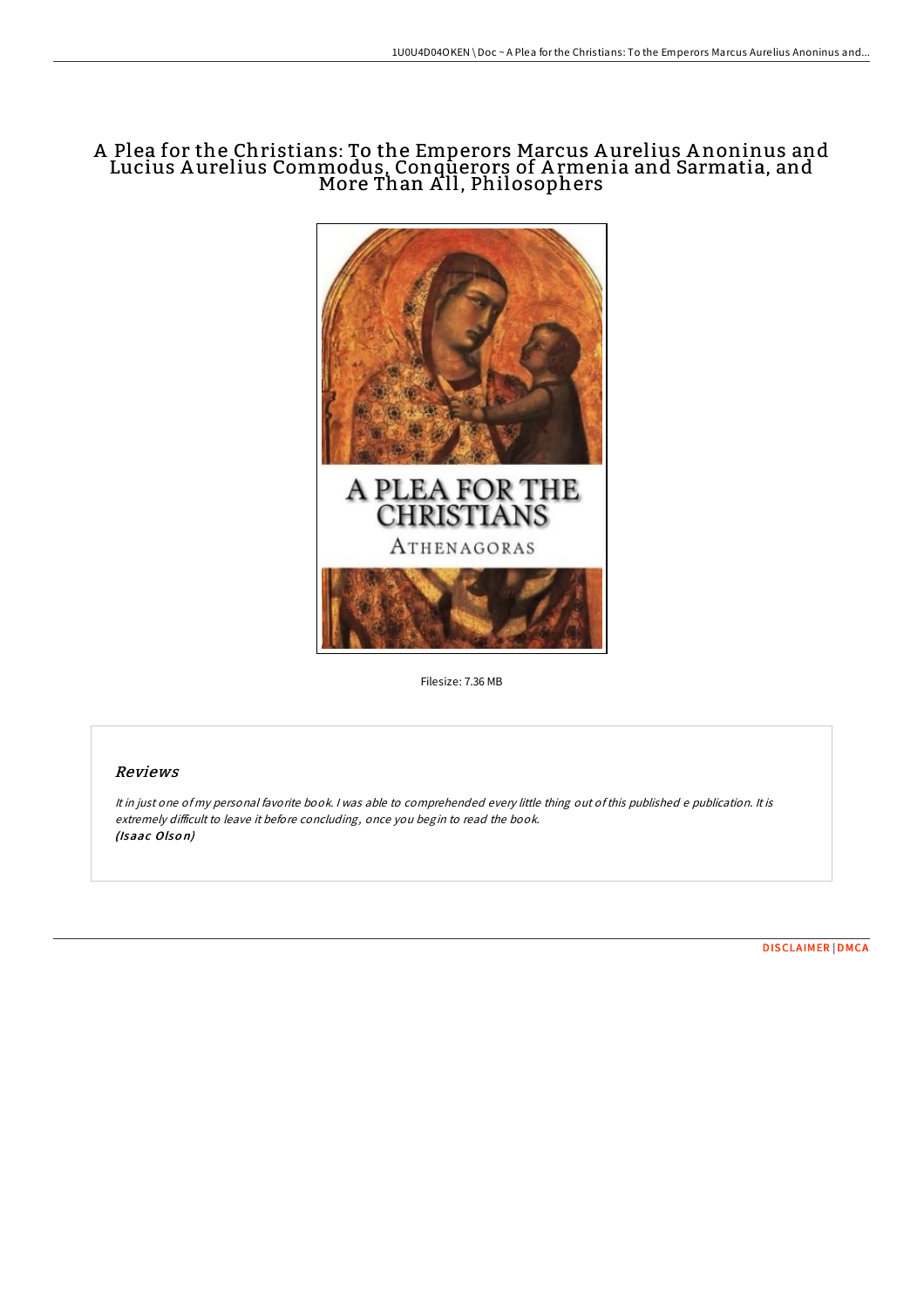## A PLEA FOR THE CHRISTIANS: TO THE EMPERORS MARCUS AURELIUS ANONINUS AND LUCIUS AURELIUS COMMODUS, CONQUERORS OF ARMENIA AND SARMATIA, AND MORE THAN ALL, PHILOSOPHERS



Createspace, United States, 2015. Paperback. Book Condition: New. 229 x 152 mm. Language: English . Brand New Book \*\*\*\*\* Print on Demand \*\*\*\*\*.Athenagoras (c. 133 - c. 190 AD) was a Father of the Church, an Ante-Nicene Christian apologist who lived during the second half of the 2nd century of whom little is known for certain, besides that he was Athenian (though possibly not originally from Athens), a philosopher, and a convert to Christianity. In his writings he styles himself as Athenagoras, the Athenian, Philosopher, and Christian. There is some evidence that he was a Platonist before his conversion, but this is not certain. Although his work appears to have been well-known and influential, mention of him by other early Christian apologists, notably in the extensive writings of Eusebius, is strangely absent. It may be that his treatises, circulating anonymously, were for a time considered as the work of another apologist, or there may have been other circumstances now lost. There are only two mentions of him in early Christian literature: several accredited quotations from his Apology in a fragment of Methodius of Olympus (died 312) and some untrustworthy biographical details in the fragments of the Christian History of Philip of Side (c. 425). Philip of Side claims that Athenagoras headed the Catechetical School of Alexandria (which is probably incorrect) and notes that Athenagoras converted to Christianity after initially familiarizing himself with the Scriptures in an attempt to controvert them. His writings bear witness to his erudition and culture, his power as a philosopher and rhetorician, his keen appreciation of the intellectual temper of his age, and his tact and delicacy in dealing with the powerful opponents of his religion. Thus his writings are credited by some later scholars as having had a more significant impact on their intended audience...

Read A Plea for the Christians: To the Emperors Marcus Aurelius Anoninus and Lucius Aurelius Commodus, Conquerors of Armenia and [Sarmatia,](http://almighty24.tech/a-plea-for-the-christians-to-the-emperors-marcus.html) and More Than All, Philosophers Online

 $\frac{1}{100}$ Download PDF A Plea for the Christians: To the Emperors Marcus Aurelius Anoninus and Lucius Aurelius Commodus, Conquerors of Armenia and [Sarmatia,](http://almighty24.tech/a-plea-for-the-christians-to-the-emperors-marcus.html) and More Than All, Philosophers